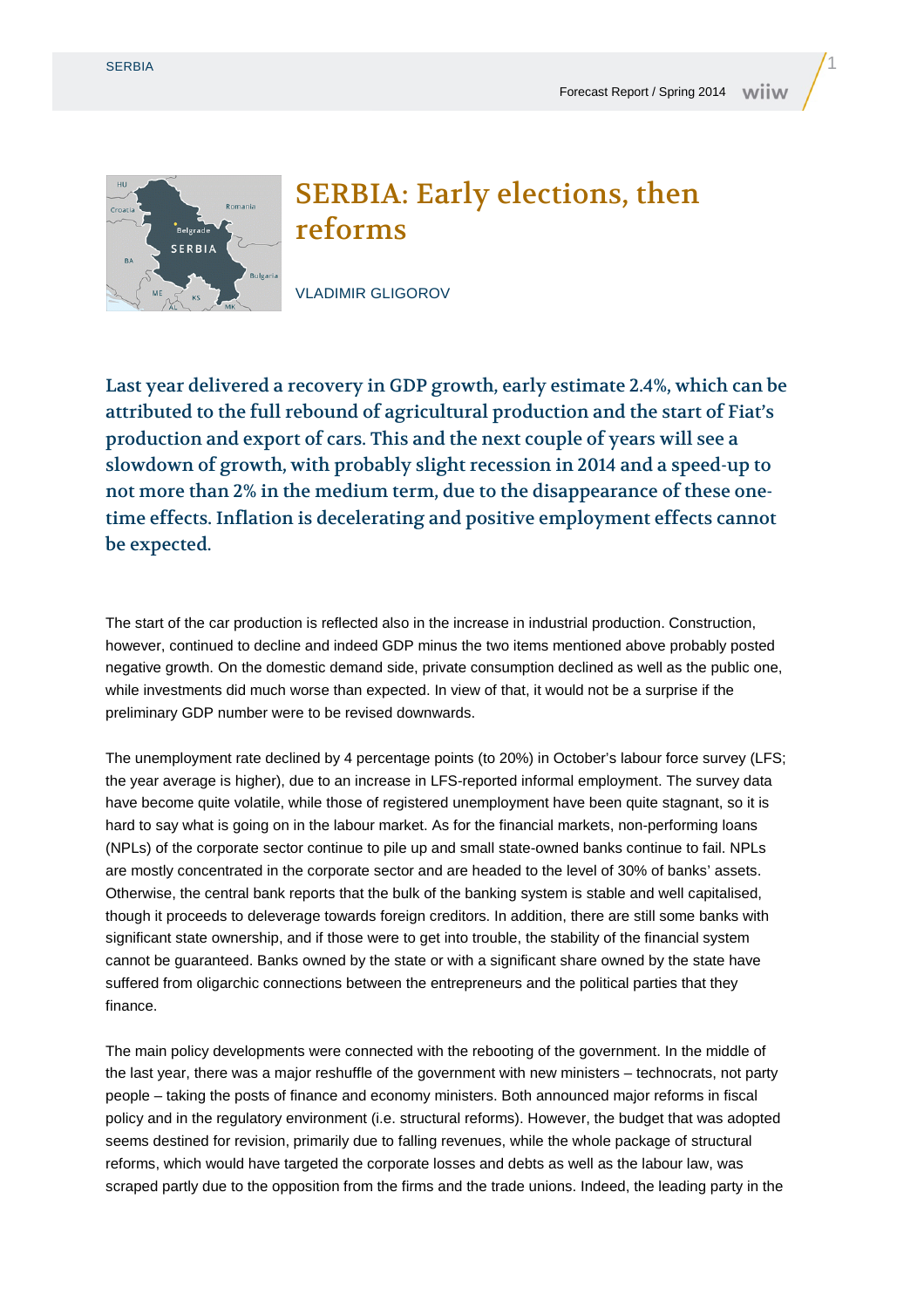government, the Progressive Party, decided to call for early elections expecting to take an even larger share in the government.

The promise with which the electorate is courted is that the elections will make the reforms possible. No specifics of what these reforms will look like have been disclosed so far. The elections are scheduled for 16th March, so details may surface during the campaign. The problem is that the new, old government – it is forecasted that the Progressive Party will form the bulk of the government – will have to convince the awakened interest groups and will thus fight an uphill battle. The appeal of the reforms is low because of the many failed attempts and in particular the most recent one last year.

Even with the reforms, the current government strategy calls for slow recovery in the next ten or so years due to the perceived need to engineer fiscal consolidation. In part, this is also due to the need to cut government employment and increase the private one. In the process, however, private consumption is expected to decline or stagnate at the same time when public consumption is being cut. Everything is staked on investments increasing with a view to exporting the bulk of the increased production. There are various investment projects announced, which should be financed by various investors from the countries in the Persian Gulf. Those are reportedly targeting agriculture, housing, and the IT sector. If those, public or private, investments fail to revive, not only public but also private finances will prove to be unsustainable. The risk of this disappointing outcome materialising seems to be rising.

Tax hikes tend not to increase public revenues significantly while investments, domestic and foreign, are not yet forthcoming. Not much will happen until after the early elections, scheduled for 16th March, which means that some of the possible effects of the perhaps new strategy of the new government cannot be in place much before early autumn. Prospects for this year are not very encouraging, though mild weather may boost agricultural production. In the next two years, however, some type of debt restructuring seems unavoidable with IMF conditions most probably attached to it. Those will leave little room for the recovery of growth. So, mid-term prospects are for slow recovery at best.

In view of the political and social developments in the region, it is questionable whether the upcoming early elections will provide for political and social stability. The government, which is almost certainly going to be re-elected, has already wasted almost two years. If it proves incapable of turning things around in the next year or so, the worsening social situation may prove to be challenging. The official strategy, which will almost certainly be confirmed in the expected programme with the IMF, calls for slow recovery with up to 2% growth of GDP in the medium run, due to declining or stagnating private and public consumption and stagnating employment. Possible upside risks may materialise if investment performs better than expected, though so far it has tended to disappoint. Also, net exports should contribute positively, which is hard to sustain due to the high import dependence of the exporting industries. Finally, high unemployment rates or rather low employment rates will persist.

These relatively sober expectations increase the risk of further macroeconomic destabilisation. Monetary policy is between the rock and the hard place because the central bank feels that it cannot afford fast depreciation of the currency, for fear of the stability of the banking sector, so it keeps the reference interest rate high and is running the risk of deflation. However, the prospect of low inflation and slow recovery is putting the willingness to service the public debt to a serious test. If the expected investments and reforms do not materialise and do not spur growth respectively, the prospect of debt restructuring may increase in probability.